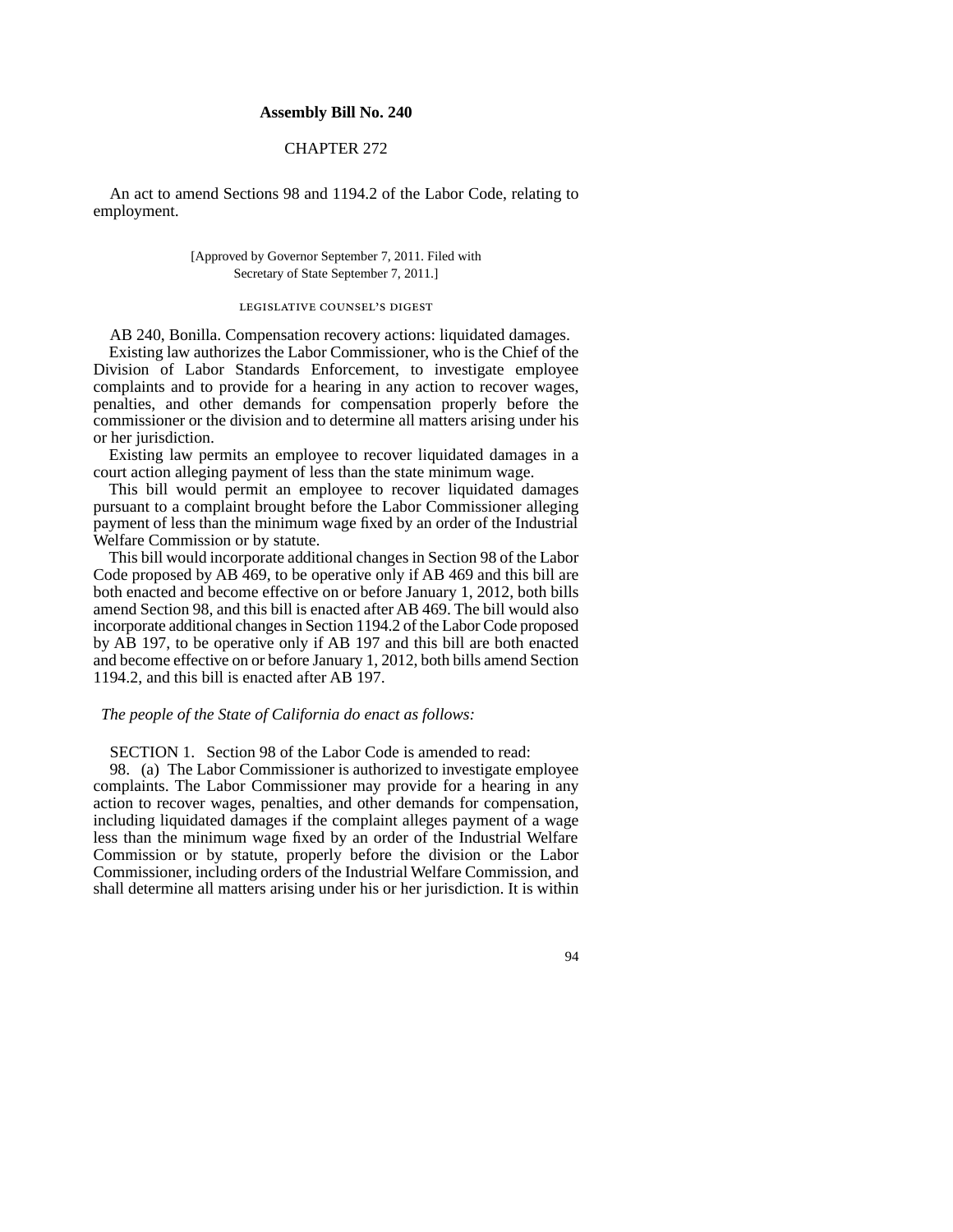the jurisdiction of the Labor Commissioner to accept and determine claims from holders of payroll checks or payroll drafts returned unpaid because of insufficient funds, if, after a diligent search, the holder is unable to return the dishonored check or draft to the payee and recover the sums paid out. Within 30 days of the filing of the complaint, the Labor Commissioner shall notify the parties as to whether a hearing will be held, whether action will be taken in accordance with Section 98.3, or whether no further action will be taken on the complaint. If the determination is made by the Labor Commissioner to hold a hearing, the hearing shall be held within 90 days of the date of that determination. However, the Labor Commissioner may postpone or grant additional time before setting a hearing if the Labor Commissioner finds that it would lead to an equitable and just resolution of the dispute.

It is the intent of the Legislature that hearings held pursuant to this section be conducted in an informal setting preserving the rights of the parties.

(b) When a hearing is set, a copy of the complaint, which shall include the amount of compensation requested, together with a notice of time and place of the hearing, shall be served on all parties, personally or by certified mail, or in the manner specified in Section 415.20 of the Code of Civil Procedure.

(c) Within 10 days after service of the notice and the complaint, a defendant may file an answer with the Labor Commissioner in any form as the Labor Commissioner may prescribe, setting forth the particulars in which the complaint is inaccurate or incomplete and the facts upon which the defendant intends to rely.

(d) No pleading other than the complaint and answer of the defendant or defendants shall be required. Both shall be in writing and shall conform to the form and the rules of practice and procedure adopted by the Labor Commissioner.

(e) Evidence on matters not pleaded in the answer shall be allowed only on terms and conditions the Labor Commissioner shall impose. In all these cases, the claimant shall be entitled to a continuance for purposes of review of the new evidence.

(f) If the defendant fails to appear or answer within the time allowed under this chapter, no default shall be taken against him or her, but the Labor Commissioner shall hear the evidence offered and shall issue an order, decision, or award in accordance with the evidence. A defendant failing to appear or answer, or subsequently contending to be aggrieved in any manner by want of notice of the pendency of the proceedings, may apply to the Labor Commissioner for relief in accordance with Section 473 of the Code of Civil Procedure. The Labor Commissioner may afford this relief. No right to relief, including the claim that the findings or award of the Labor Commissioner or judgment entered thereon are void upon their face, shall accrue to the defendant in any court unless prior application is made to the Labor Commissioner in accordance with this chapter.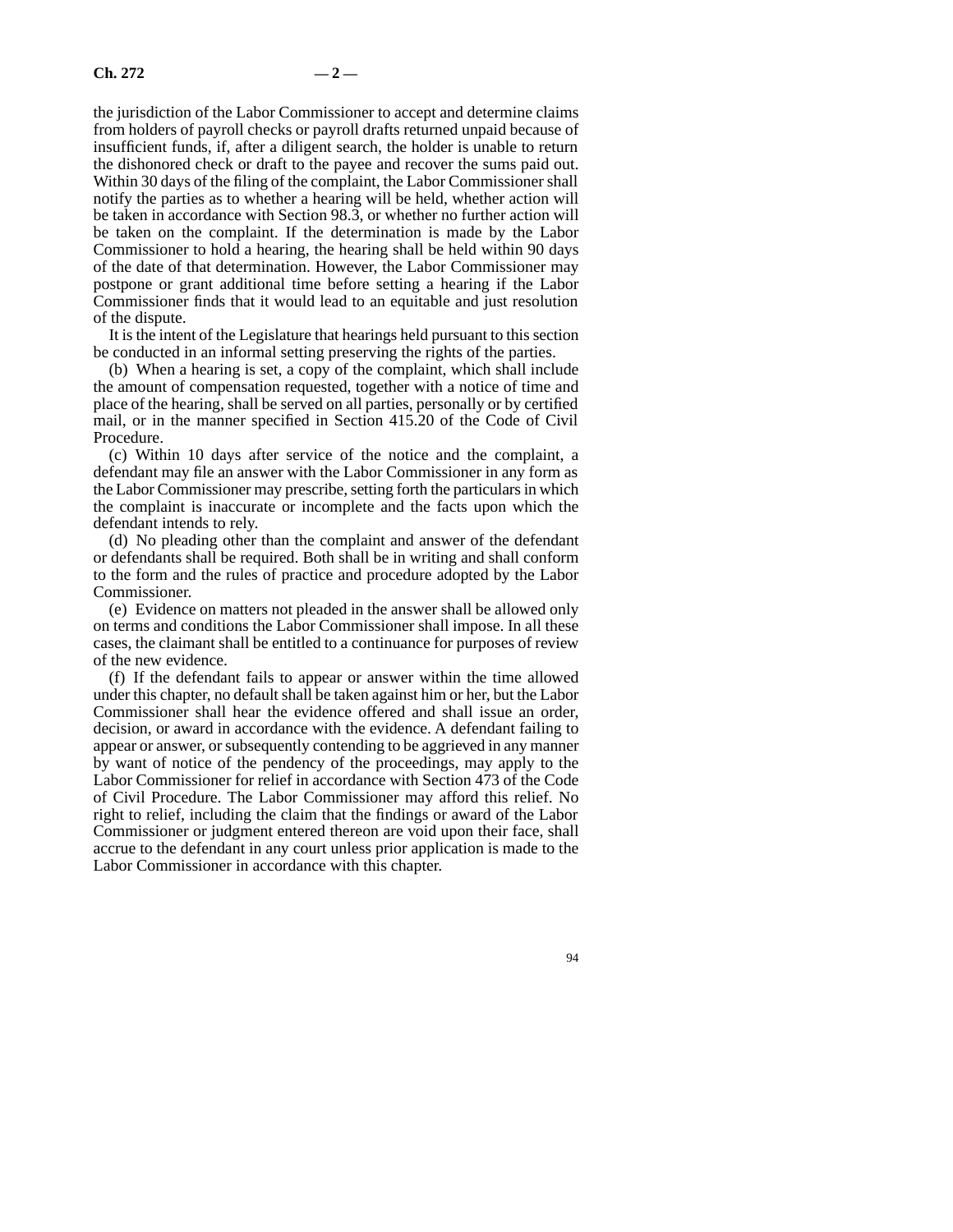(g) All hearings conducted pursuant to this chapter are governed by the division and by the rules of practice and procedure adopted by the Labor Commissioner.

(h) (1) Whenever a claim is filed under this chapter against a person operating or doing business under a fictitious business name, as defined in Section 17900 of the Business and Professions Code, which relates to the person's business, the division shall inquire at the time of the hearing whether the name of the person is the legal name under which the business or person has been licensed, registered, incorporated, or otherwise authorized to do business.

(2) The division may amend an order, decision, or award to conform to the legal name of the business or the person who is the defendant to a wage claim, if it can be shown that proper service was made on the defendant or his or her agent, unless a judgment had been entered on the order, decision, or award pursuant to subdivision (d) of Section 98.2. The Labor Commissioner may apply to the clerk of the superior court to amend a judgment that has been issued pursuant to a final order, decision, or award to conform to the legal name of the defendant, if it can be shown that proper service was made on the defendant or his or her agent.

SEC. 1.5. Section 98 of the Labor Code is amended to read:

98. (a) The Labor Commissioner is authorized to investigate employee complaints. The Labor Commissioner may provide for a hearing in any action to recover wages, penalties, and other demands for compensation, including liquidated damages if the complaint alleges payment of a wage less than the minimum wage fixed by an order of the Industrial Welfare Commission or by statute, properly before the division or the Labor Commissioner, including orders of the Industrial Welfare Commission, and shall determine all matters arising under his or her jurisdiction. It is within the jurisdiction of the Labor Commissioner to accept and determine claims from holders of payroll checks or payroll drafts returned unpaid because of insufficient funds, if, after a diligent search, the holder is unable to return the dishonored check or draft to the payee and recover the sums paid out. Within 30 days of the filing of the complaint, the Labor Commissioner shall notify the parties as to whether a hearing will be held, whether action will be taken in accordance with Section 98.3, or whether no further action will be taken on the complaint. If the determination is made by the Labor Commissioner to hold a hearing, the hearing shall be held within 90 days of the date of that determination. However, the Labor Commissioner may postpone or grant additional time before setting a hearing if the Labor Commissioner finds that it would lead to an equitable and just resolution of the dispute. A party who has received actual notice of a claim before the Labor Commissioner shall, while the matter is before the Labor Commissioner, notify the Labor Commissioner in writing of any change in that party's business or personal address within 10 days after the change in address occurs.

It is the intent of the Legislature that hearings held pursuant to this section be conducted in an informal setting preserving the rights of the parties.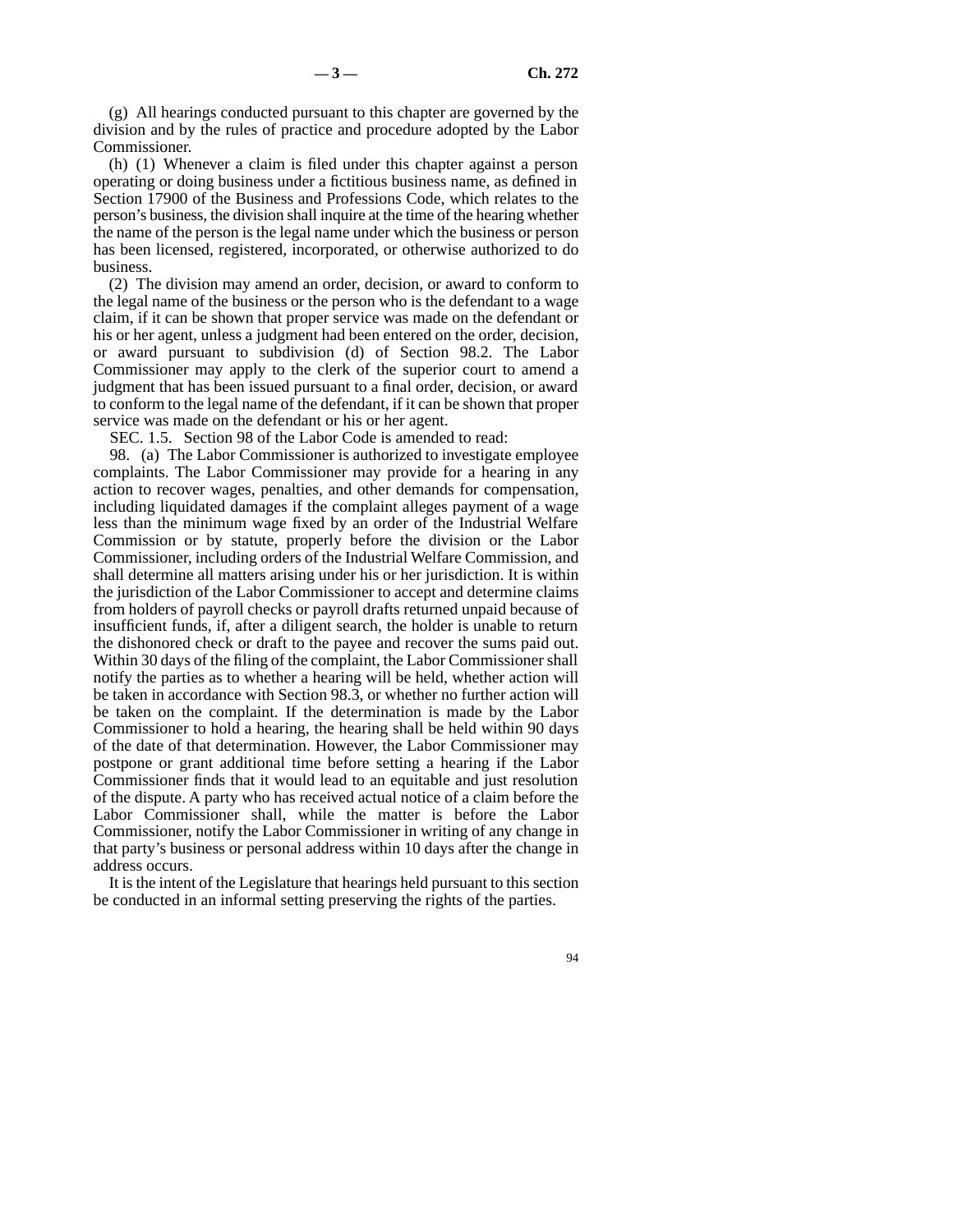(b) When a hearing is set, a copy of the complaint, which shall include the amount of compensation requested, together with a notice of time and place of the hearing, shall be served on all parties, personally or by certified mail, or in the manner specified in Section 415.20 of the Code of Civil Procedure.

(c) Within 10 days after service of the notice and the complaint, a defendant may file an answer with the Labor Commissioner in any form as the Labor Commissioner may prescribe, setting forth the particulars in which the complaint is inaccurate or incomplete and the facts upon which the defendant intends to rely.

(d) No pleading other than the complaint and answer of the defendant or defendants shall be required. Both shall be in writing and shall conform to the form and the rules of practice and procedure adopted by the Labor Commissioner.

(e) Evidence on matters not pleaded in the answer shall be allowed only on terms and conditions the Labor Commissioner shall impose. In all these cases, the claimant shall be entitled to a continuance for purposes of review of the new evidence.

(f) If the defendant fails to appear or answer within the time allowed under this chapter, no default shall be taken against him or her, but the Labor Commissioner shall hear the evidence offered and shall issue an order, decision, or award in accordance with the evidence. A defendant failing to appear or answer, or subsequently contending to be aggrieved in any manner by want of notice of the pendency of the proceedings, may apply to the Labor Commissioner for relief in accordance with Section 473 of the Code of Civil Procedure. The Labor Commissioner may afford this relief. No right to relief, including the claim that the findings or award of the Labor Commissioner or judgment entered thereon are void upon their face, shall accrue to the defendant in any court unless prior application is made to the Labor Commissioner in accordance with this chapter.

(g) All hearings conducted pursuant to this chapter are governed by the division and by the rules of practice and procedure adopted by the Labor Commissioner.

(h) (1) Whenever a claim is filed under this chapter against a person operating or doing business under a fictitious business name, as defined in Section 17900 of the Business and Professions Code, which relates to the person's business, the division shall inquire at the time of the hearing whether the name of the person is the legal name under which the business or person has been licensed, registered, incorporated, or otherwise authorized to do business.

(2) The division may amend an order, decision, or award to conform to the legal name of the business or the person who is the defendant to a wage claim, if it can be shown that proper service was made on the defendant or his or her agent, unless a judgment had been entered on the order, decision, or award pursuant to subdivision (d) of Section 98.2. The Labor Commissioner may apply to the clerk of the superior court to amend a judgment that has been issued pursuant to a final order, decision, or award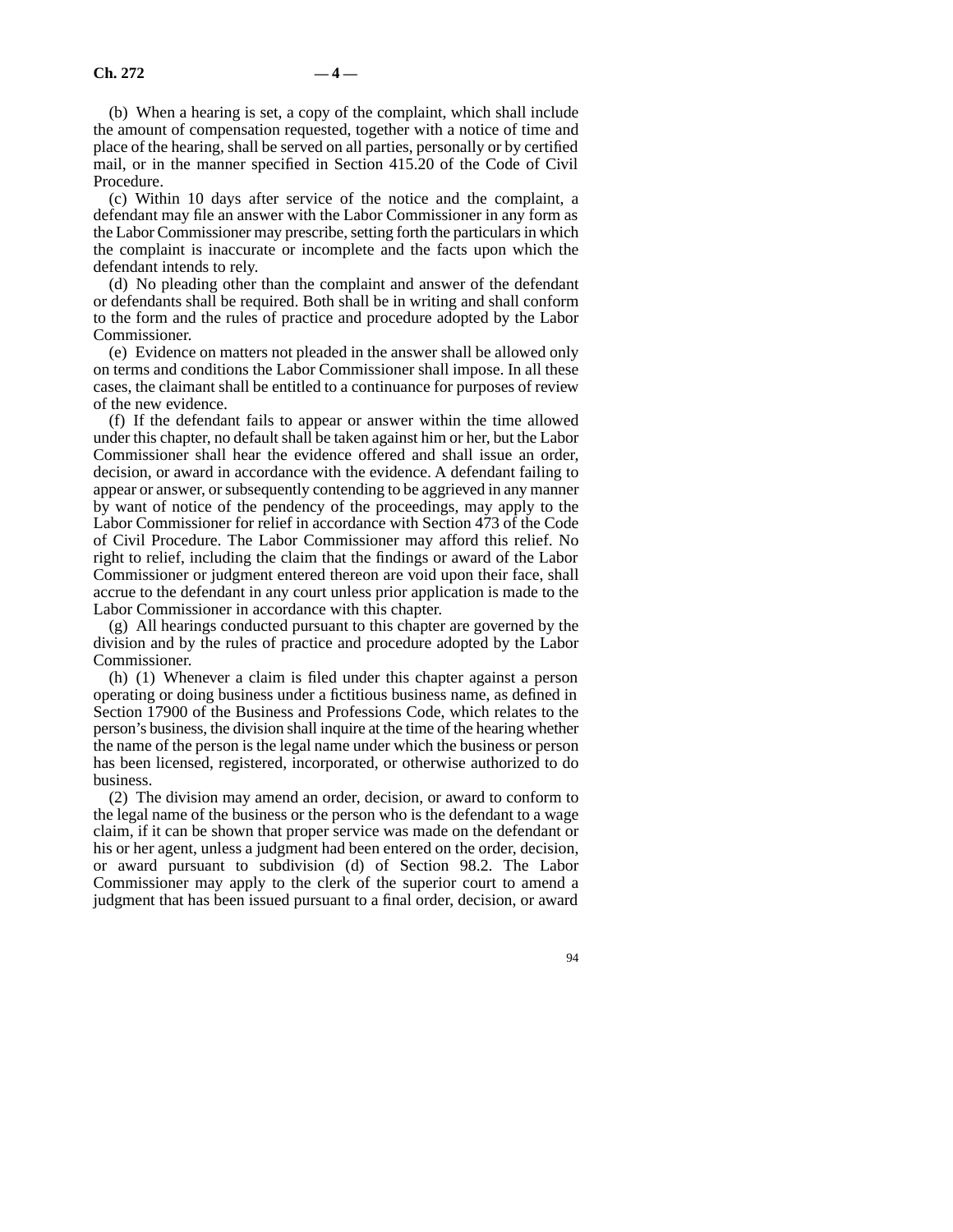to conform to the legal name of the defendant, if it can be shown that proper service was made on the defendant or his or her agent.

SEC. 2. Section 1194.2 of the Labor Code is amended to read:

1194.2. (a) In any action under Section 98, 1193.6, or 1194 to recover wages because of the payment of a wage less than the minimum wage fixed by an order of the commission or by statute, an employee shall be entitled to recover liquidated damages in an amount equal to the wages unlawfully unpaid and interest thereon. Nothing in this subdivision shall be construed to authorize the recovery of liquidated damages for failure to pay overtime compensation.

(b) Notwithstanding subdivision (a), if the employer demonstrates to the satisfaction of the court or the Labor Commissioner that the act or omission giving rise to the action was in good faith and that the employer had reasonable grounds for believing that the act or omission was not a violation of any provision of the Labor Code relating to minimum wage, or an order of the commission, the court or the Labor Commissioner may, as a matter of discretion, refuse to award liquidated damages or award any amount of liquidated damages not exceeding the amount specified in subdivision (a).

(c) This section applies only to civil actions commenced on or after January 1, 1992.

SEC. 2.5. Section 1194.2 of the Labor Code is amended to read:

1194.2. (a) In any action under Section 98, 1193.6, or 1194 to recover wages because of the payment of a wage less than the minimum wage fixed by an order of the commission or by statute, an employee shall be entitled to recover liquidated damages in an amount equal to twice the wages unlawfully unpaid and interest thereon. Nothing in this subdivision shall be construed to authorize the recovery of liquidated damages for failure to pay overtime compensation.

(b) Notwithstanding subdivision (a), if the employer demonstrates to the satisfaction of the court or the Labor Commissioner that the act or omission giving rise to the action was in good faith and that the employer had reasonable grounds for believing that the act or omission was not a violation of any provision of the Labor Code relating to minimum wage, or an order of the commission, the court or the Labor Commissioner may, as a matter of discretion, refuse to award liquidated damages or award any amount of liquidated damages not exceeding the amount specified in subdivision (a).

(c) This section applies only to civil actions commenced on or after January 1, 1992.

SEC. 3. (a) Section 1.5 of this bill incorporates amendments to Section 98 of the Labor Code proposed by both this bill and AB 469. It shall only become operative if (1) both bills are enacted and become effective on or before January 1, 2012, (2) each bill amends Section 98 of the Labor Code, and (3) this bill is enacted after AB 469, in which case Section 1 of this bill shall not become operative.

(b) Section 2.5 of this bill incorporates amendments to Section 1194.2 of the Labor Code proposed by both this bill and AB 197. It shall only become operative if (1) both bills are enacted and become effective on or